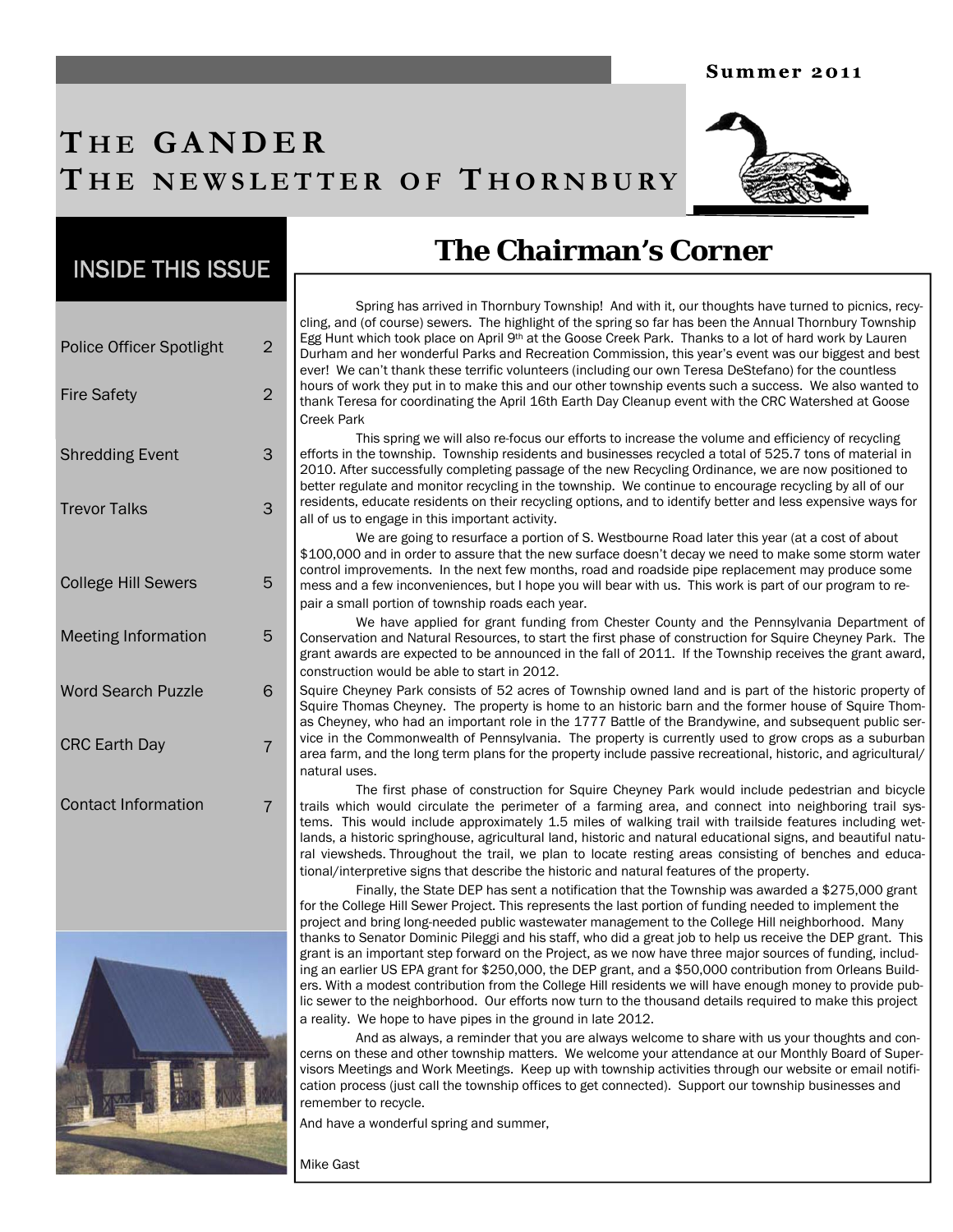### **POLICE OFFICER SPOTLIGHT WEGO Officer of the Year: Michael O'Brien**



 Officer O'Brien is a 2 ½ year veteran of the Westtown-East Goshen Regional Police Department and is assigned to the Patrol Division. Officer O'Brien attended Malvern Prep and received his BS from Lynchburg College in Virginia. He graduated in 2008 from the Delaware County Police Academy. His hobbies include weight training and playing softball.

# Protect yourself, your family and your pets





I

I

## Theft Advisory

Recently, the Westtown- East Goshen Regional Police Department has noticed an increase in the number of incidents where items are stolen out of parked vehicles. Oftentimes these crimes are crimes of opportunity and as such can be prevented and the criminals can be deterred through simple crime prevention methods. In order to reduce the likelihood of becoming a victim of theft the police department would like to suggest the following tips:

#### 1) Lock your vehicle when you park it.

2) Don't leave items of value in plain sight inside your vehicle. Preferably remove these items and take them with you when you park your car. If this is not possible, attempt to place the items in an inconspicuous location such as under the seat, in the trunk, or in the glove box. This includes things that might suggest valuable items being in your vehicle such as a windshield mounted GPS holder even if the GPS unit is not in it.

3) If your vehicle is to be parked overnight try to park in an area with an unobstructed view (i.e. not right next to bushes, in a well lit area, consider using motion lights to help deter anyone from approaching your car under the cover of darkness).

4) Lastly, please report any suspicious activity that you observe by calling 911.

### Safety Tips by Fire Marshall Dave Smiley

If you are planning to burn, make sure you do so in a safe and legal manner. Chapter 68 of the Thornbury Township Code mandates the following guidelines for controlled yard waste burns:



#### Guidelines for Controlled Yard Waste Burns

Burning restricted: It is unlawful to burn, authorize or permit to burn paper, commercial wood products, rubbish and other waste out of doors within the Township, unless the fire is confined within an enclosed container, incinerator or fireplace and an adult individual remains in attendance during the burning. Leaves, logs and yard waste may be incinerated outside of a container or fireplace, subject to the regulations set forth herein.

Any fire on public or private property may be extinguished by local fire company or police having jurisdiction, with or without the consent of the landowner, his/her agents or workman, if, within the option of a township police officer or Fire Marshall, such fire constitutes a danger to persons or property.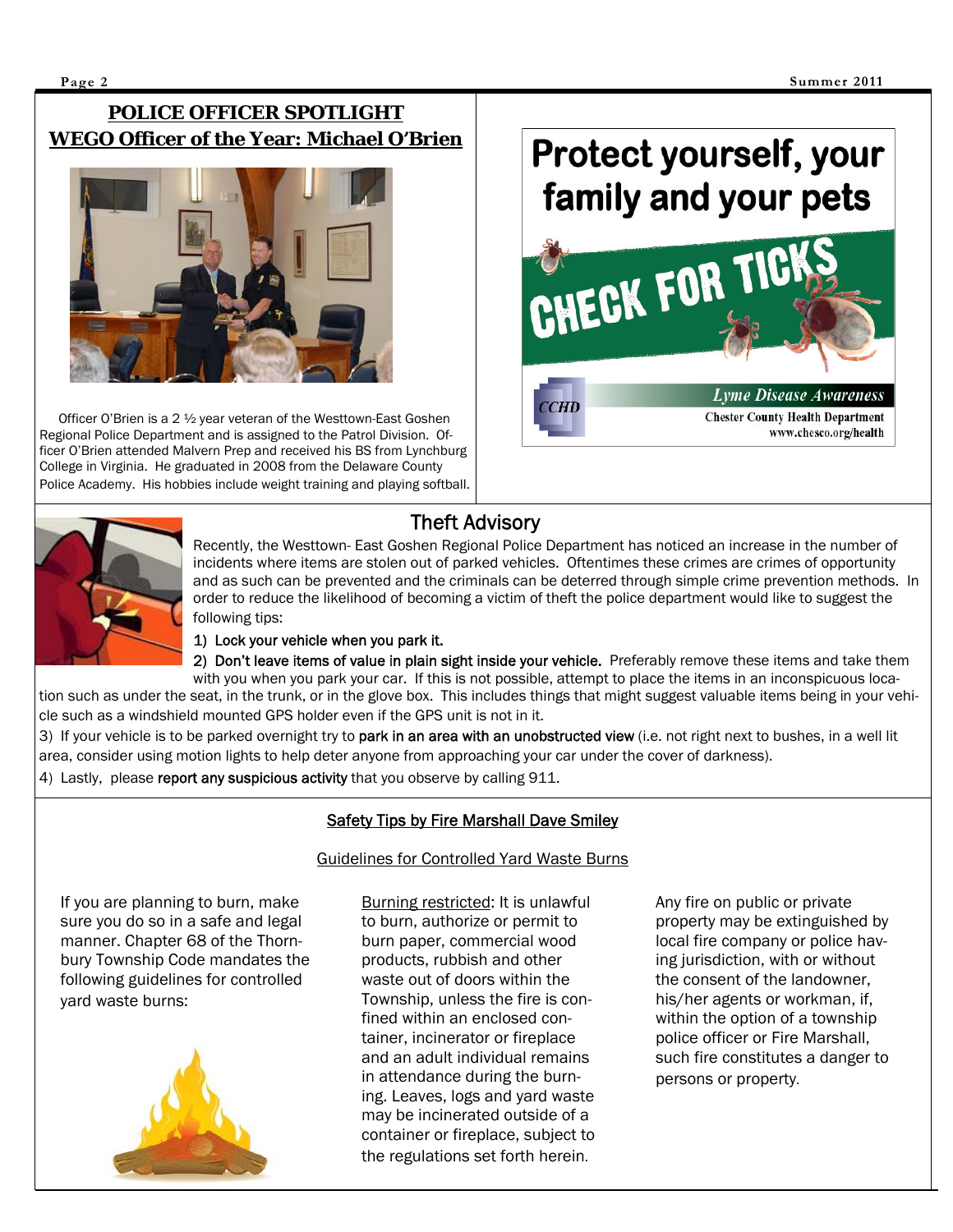## Shredding Event

Saturday June 25, 2011

### 10:00 a.m. -1:00 p.m.



Protect your identity– shred your unneeded personal documents! Wiggins Shredding will be at the Thornbury Township municipal building on Saturday June 25 from 10:00 a.m.-<br>1:00 p.m. shredding your personal documents for<br>FREE! 1:00 p.m. shredding your personal documents for

*FREE!* 



**To avoid the 10% penalty, your 2011 Thornbury Township Real Estate Tax should be paid by June 30, 2011.** 



## **Trevor Talks**

According to Chapter 56 of the Thornbury Township Code, dog owners are responsible for cleaning up after their dogs in all public spaces. First offenders can be fined \$25.00.

The Township provides bags for dog waste pickup and trash cans for disposal. Please make sure that our park continues to be a safe and clean place for our dogs and their human friends by picking up after your pet.



Sign up at www.thornburytwp.com WHEN YOU'RE WASHING YOUR CAR IN THE DRIVEWAY, REMEMBER YOU'RE **NOT JUST WASHING YOUR CAR** IN THE DRIVEWAY.

www.DelawareEstuary.org



When you wash your car, all the soap, scum and oily grit runs along the curb and into storm drains and the Schuylkill and Delaware Rivers. This causes pollution which is unhealthy for people and fish. Please wash your car on grass or gravel instead of the street or your driveway. Or better yet, take it to a car wash where the water gets treated and recycled.

Thanks to the Washington State Department of Ecology, King<br>County, and the cities of Bellevue, Seattle, and Tacoma.

#### **WHAT CAN YOU DO?**

Wash your car on a grassy area if ۸ possible, so the ground can filter the water naturally. Use soap sparingly. Try to use non-phosphate detergents.

Use a hose that is high pressure, low ₳ volume and has a pistol grip or trigger nozzle to save water. Wash one section of the car at a time and rinse it quickly.

- When you're done, empty your ۸ bucket of soapy water down the sink, not in the street.
- Best of all, take your car to a commercial car wash, especially if you plan to clean the engine or the bottom of the car. Most car washes reuse water several times before sending it for treatment at a sewage treatment plant.

FOR MORE INFORMATION **VISIT THESE WEB SITES:** 

> www.delcocd.org www.chesco.org www.pa.dep.us.



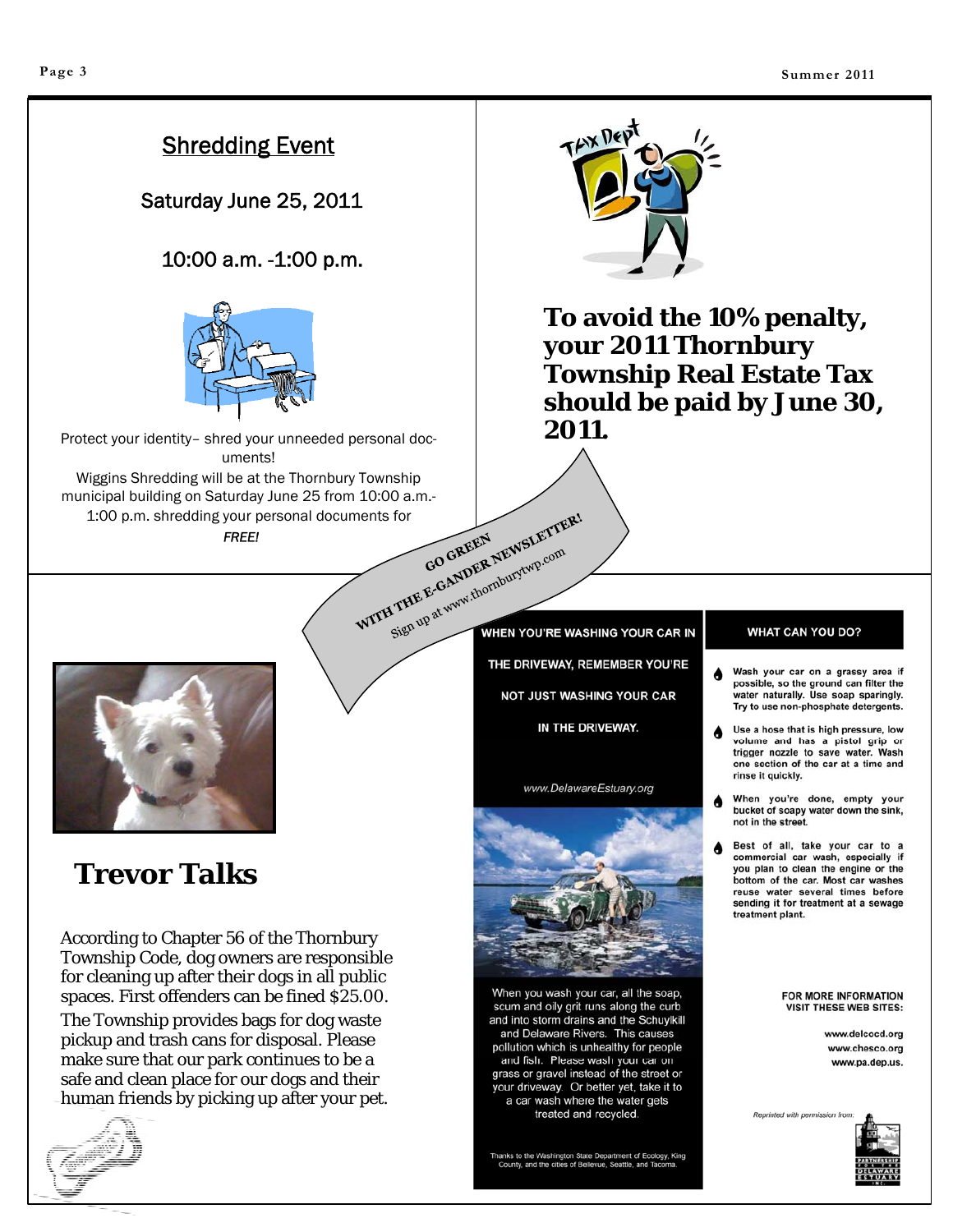#### **The Beehive, Early Quaker Farmhouse**



The Beehive, an early Quaker stone farmhouse, standing only 30 ft. off of South Concord Rd., at the north end of Brinton Lake Rd., dates back to the late  $17<sup>th</sup>$  c. when this area was first settled by Europeans. For over 300 years it has witnessed the entire history of our township. It is one of the oldest houses in Chester County.

The story starts with Richard Woodward, Sr. who in 1687 bought 230 acres from John Simcocke, who had bought 5000 acres from William Penn. In 1698 Richard Sr. deeded a 130 acre parcel to his son, Richard, Jr., but this wasn't recorded until 1703. The next year, 1704, the local Court ordered South Concord Rd. to be built running toward the "county town", Upland (now Chester).

The Beehive has Late Medieval architectural characteristics. The pitch of the

roof is quite steep, rising 14 vertical on 12 horizontal, steeper than later houses. The floor plan is called Hall and Parlor, since it had just two rooms on the ground floor, separated by a walnut board partition. The Hall has an 11 ft. wide fireplace, the Parlor's is only five ft. wide. The original windows were leaded casements with small glass panes. The ground level windows are surmounted by segmental arches in the stone work, wider than the later windows. The Woodward house is very similar in size, dimension and shape to the nearby 1704 Brinton House. Both were very large for the period, approximately 40 ft. x 20 ft. in plan and two stories with basements. Both houses were built from the same quarry with similar masonry, coursed horizontally, in a brick like manner, unlike the later random field stone construction. The east side springhouse is likely the oldest part of the house, dating to the late 1600s. It has on its south side an 8 ft. roof overhang, which shades the south wall from the sun.

Richard Sr. had eight children. His daughter, Mary, just before her death in 1790 at the age of 102, "remembered when her father and others deaded the timber, and burned the leaves, and hoed in their wheat by hand, there being few horses and scarce a plow in the settlement; that the natives were very kind to them, supplying them with bear's meat, venison, wild fowl, eggs in plenty, …." Richard Jr., was married in 1695. By 1701 he was a widower and remarried. He sold the house in 1724, and bought 1,000 acres north of what is now Marshalltown There he built an "up-to-date" two-story brick house. Its date stone says "RW 1728".

After the Woodwards, the house was in the Benjamin Cock family for three generations. In 1787 the house was bought by Caleb Brinton for his son, beginning over 115 years of ownership by the Brinton family, lasting until 1902. Caleb, one of the richest men of Chester Co., probably changed the windows to new double hung sash and c 1790-1800 built a large kitchen addition to the north side of the origi-



nal house. Today this addition has a long sloping roof. Other additions to the building have been put on in the  $20<sup>th</sup>$  century. The Lang's, "custodians" of the Beehive since 1983, designed and put on a modern kitchen wing with lots of windows on the NW corner of the house in 1990, and in 2000 a brick master suite on NE corner.

 There is no record of why the old farmhouse is called the Beehive. For our rural predecessors a beehive symbolized hard work, industriousness and a saving for the future. Certainly the Beehive represents all those things, as well as the beauty of age, and the record of our township's entire history.

**This article is the third in a series on historic properties included in the Thornbury Township Historic Resources Survey, on view at the township** office.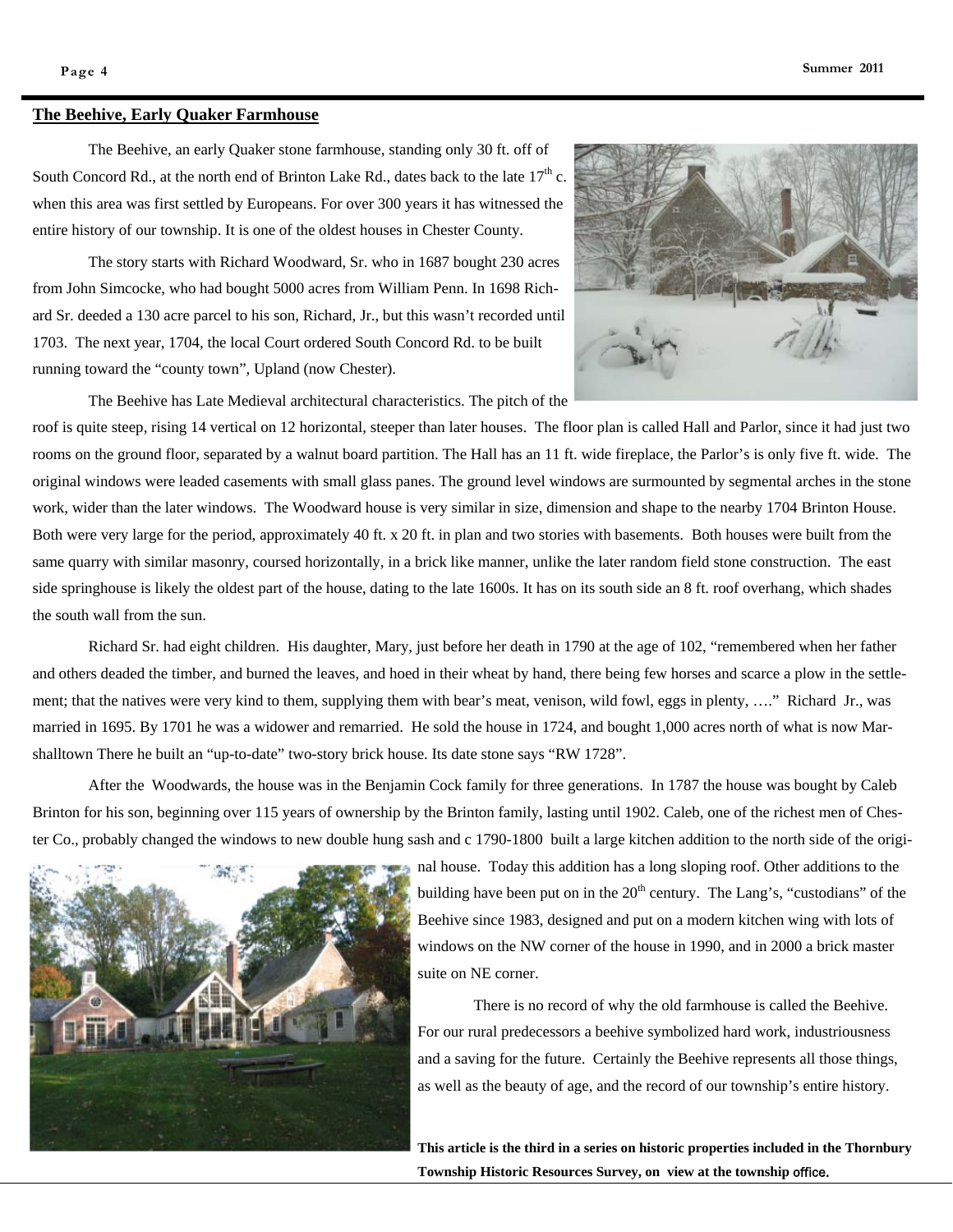### Thornbury Gets Funds for College Hill Sewers

Thornbury Township has been awarded grant funding in the amount of \$525,000 to be used to install sewers in the College Hill area. Former Congressman Joe Sestak was instrumental in securing a federal grant from the Environmental Protection Agency (EPA) totaling \$250,000. State Senator Domenic Pileggi was extremely helpful in identifying a possible source of State grant funding, and then aiding in making it come to fruition. The grant was for \$275,000 from Pennsylvania's Department of Environmental Protection (DEP). The Township is grateful to both of these elected officials for their help.

The College Hill Sewer Project has been in the works for some years, but it has only been in the last three and a half years that the Board of Supervisors has been very proactive in applying for grant money. Former Township Manager Cary Vargo worked with Supervisor Mike Gast to apply for and follow up on the EPA grant and current Township Manager Brody Bovero and Mike Gast worked to obtain the DEP grant.

The sewer project will connect houses on College Hill Drive, Creek Road, and County Lane to sewer lines that will feed into a new wastewater treatment plant on the grounds of Cheyney University. Not only will it help residents whose on-lot systems are aging or failing, but it will also create input to the treatment plant in the summer when Cheyney is closed, thus helping to make the operation of the plant more efficient all year round.

The project is currently in the planning and initial engineering phase. It is expected it will be completed in approximately one year. Township staff and engineers have begun the process of keeping residents informed as to some of the issues involved so as to get their input as well as providing a status of the work to be done.



#### **Upcoming Township Meetings**

| $-$                                      |                       |  |  |  |  |  |  |  |  |
|------------------------------------------|-----------------------|--|--|--|--|--|--|--|--|
| Park & Recreation                        | 7th @ 5:30pm          |  |  |  |  |  |  |  |  |
| <b>Planning Commission</b>               | 11th $@$ 7pm          |  |  |  |  |  |  |  |  |
| <b>Historic Preservation Commission</b>  | 13th @ 7pm            |  |  |  |  |  |  |  |  |
| <b>Board of Supervisors</b>              | 19th @ 7pm            |  |  |  |  |  |  |  |  |
|                                          |                       |  |  |  |  |  |  |  |  |
| <u>August</u>                            |                       |  |  |  |  |  |  |  |  |
| <b>Board of Supervisors Work Session</b> | 2nd @ $6$ pm          |  |  |  |  |  |  |  |  |
| <b>Parks &amp; Recreation Commission</b> | 4th $@5:30 \text{pm}$ |  |  |  |  |  |  |  |  |
| <b>Planning Commission</b>               | 8th@7pm               |  |  |  |  |  |  |  |  |
| <b>Historic Preservation Commission</b>  | 10th @ 7:30pm         |  |  |  |  |  |  |  |  |
| <b>Board of Supervisors</b>              | 16th @ 7pm            |  |  |  |  |  |  |  |  |
|                                          |                       |  |  |  |  |  |  |  |  |
| <u>September</u>                         |                       |  |  |  |  |  |  |  |  |
| <b>Parks &amp; Recreation Commission</b> | 1st $@5:30 \text{pm}$ |  |  |  |  |  |  |  |  |
| <b>Board of Supervisors Work Session</b> | 6th $@$ 6pm           |  |  |  |  |  |  |  |  |
| <b>Planning Commission</b>               | 12th $@7$ pm          |  |  |  |  |  |  |  |  |
| <b>Historic Preservation Commission</b>  | 14th @ 7:30pm         |  |  |  |  |  |  |  |  |
| <b>Board of Supervisors</b>              | 20th @ 7pm            |  |  |  |  |  |  |  |  |

All meetings are held at the Township Building and are open to the public.



| <b>Nearby Townships</b>                | <b>Real Estate Tax Rate (mills)</b> | Tax Paid on \$285,000 Property<br>(Assessed Value) |
|----------------------------------------|-------------------------------------|----------------------------------------------------|
| <b>Thornbury Twp, Chester County</b>   | 0.84                                | \$239                                              |
| <b>Westtown Twp</b>                    | 2.5                                 | <b>S712</b>                                        |
| <b>East Goshen Twp</b>                 | 1.25                                | \$356                                              |
| <b>Birmingham Twp</b>                  | 1.6                                 | \$456                                              |
| <b>Pennsbury Twp</b>                   | 1.49                                | \$424                                              |
| <b>Willistown Twp</b>                  | 0.28                                | \$80                                               |
| <b>Concord Twp (Delaware County)</b>   | 0.925                               | <b>\$264</b>                                       |
| <b>Thornbury Twp (Delaware County)</b> | 0.0                                 | \$0.0                                              |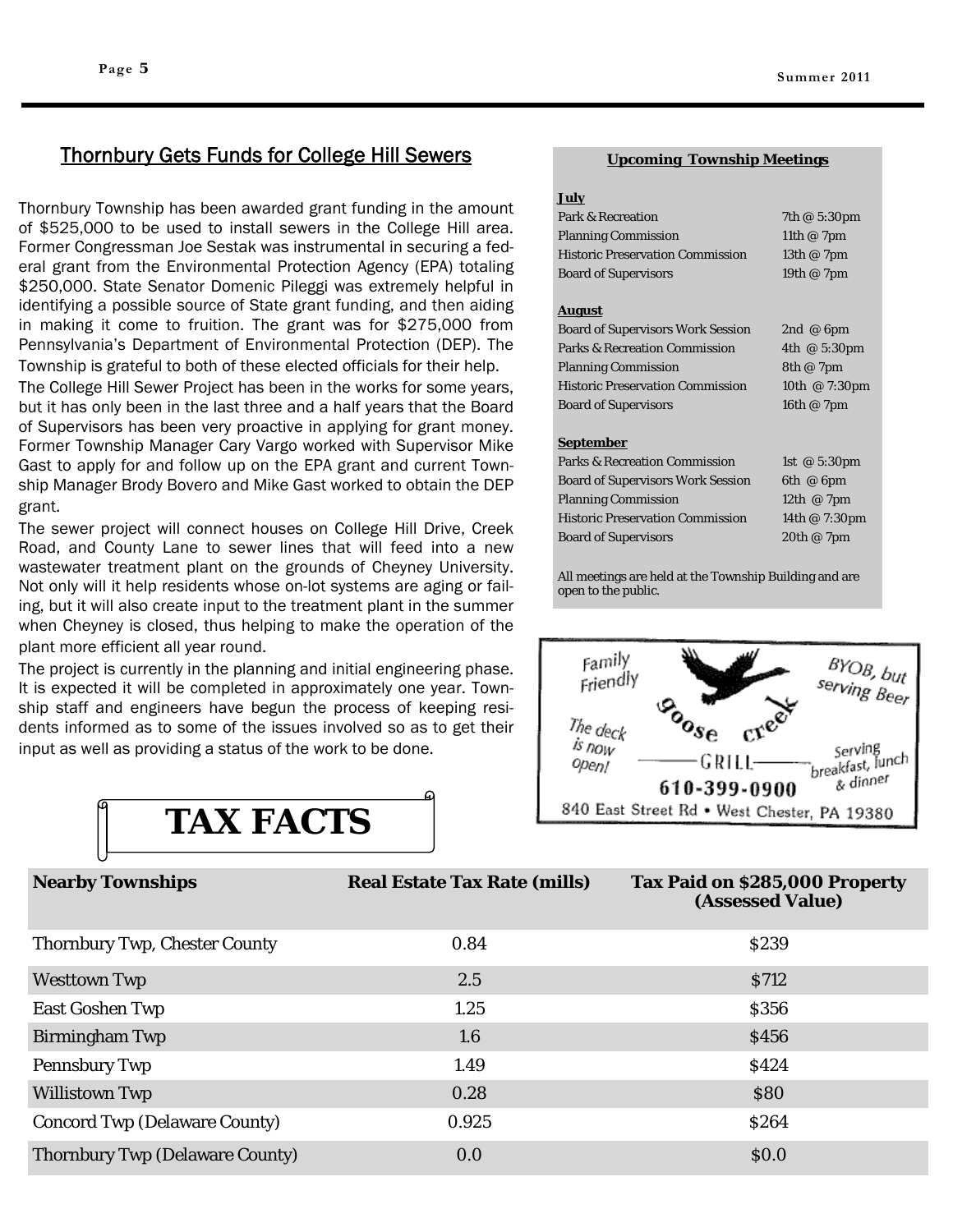### Cheyney University Breaks Ground On New Science Center



Thornbury Township Supervisor Mike Gast (pictured in center) celebrates the groundbreaking of the University's new science center with representatives of Cheyney University and the PA System of Higher Education. The 40,000 sq ft facility will include classrooms, labs, a planetarium and observatory.

## **Recycling Drop Off Center Reminders**



Reminder: Only the recycling dumpster at Town Center (center of photo) is available to the public. The two trash dumpsters are for the tenants at Town Center. Thank You.

|     |                                      |    |    |       |              |              | <b>Destinations in Thornbury Township</b> |             |              |              |                |                       |              |              |         |                     |         |         |              |                     |    |                             |  |
|-----|--------------------------------------|----|----|-------|--------------|--------------|-------------------------------------------|-------------|--------------|--------------|----------------|-----------------------|--------------|--------------|---------|---------------------|---------|---------|--------------|---------------------|----|-----------------------------|--|
|     |                                      |    |    |       |              |              |                                           |             |              |              |                | <b>Chester County</b> |              |              |         |                     |         |         |              |                     |    |                             |  |
|     |                                      | L  | S  | C     | G            | $\top$       | H O                                       |             | R            | <sup>N</sup> | $\overline{B}$ | U                     | $R_{\perp}$  |              |         | Y K N O L L         |         |         |              | B                   | K  | YS                          |  |
|     |                                      | L. | 0  | J     | C            | H O          |                                           |             |              | L N A E V    |                |                       | K            | $\circ$      | $\perp$ | W M Y               |         |         | V            | $\perp$             | F  | P U                         |  |
|     | <b>Destination</b>                   | B  | R  |       | N.           |              | DY WI                                     |             |              | N.           | E.             | A                     | $\top$       |              | T H O   |                     |         | R N     | B            | U                   | R. |                             |  |
|     |                                      | E. | C  | N     | $\perp$      |              | X T                                       |             |              |              |                | N A O V R U C         |              |              |         | G T S X             |         |         | D            | $\mathbf{I}$        | Е  | BU                          |  |
|     | <b>Word Search Puzzle</b>            | B  | U  | D     | W            | - F          | B                                         | Е           | v            |              | H              | E                     | Е            | B            | E.      | H T                 |         | L       | N.           | B                   | 0  | V S                         |  |
|     |                                      | G  |    | P     | H.           | R            | Т                                         | B           | $\Omega$     | -N           | C              | C                     | M S          |              | $\top$  | T                   | K       | G       | $\mathbf{I}$ | Е                   | K  | S Z                         |  |
|     | Shops at Dilworthtown                | 0  | D  |       | T            | Q            | $\mathsf{X}$                              | H J         |              | $\perp$      | $\mathsf{A}$   | $\top$                |              |              |         | U A U R H O S       |         |         |              | M J                 |    | N W                         |  |
|     | Springhouse at Thornbury             | 0  | B  | D     | L            | $\circ$      | $\circ$                                   | H C         |              | - S          | т              | P                     | E.           | C            |         | N O C               |         | V       | S            |                     |    | K H                         |  |
|     | <b>Concept School</b>                | S  | G  | P     | R            |              | C W U                                     |             | $\mathsf{Q}$ | V            | D              | $\mathsf{P}$          | $O$ F        |              | U       | W H O               |         |         | U Z          |                     |    | K R A                       |  |
|     | <b>Thornbury Knoll</b>               | Е  | R  | P     | S            | U            | P                                         | M           | Q            | Q            |                | G D C S               |              |              |         | GLSSE               |         |         |              | U                   | U  | A L                         |  |
| ark | Bainbridge                           | C  | H. | Ε     | Y            | N            | Е                                         | Y           | U            | N            |                | V                     | Е            | R            | S       | $\perp$             | т       | Y       | N.           | C                   | Y  | P X                         |  |
|     | Fox Meadow                           | R  | Q  | D     | G V          |              | S.                                        |             |              | T C Q I      |                |                       |              |              |         |                     |         |         |              | A W A D D G Y J A O |    | N W                         |  |
|     | Brandywine at Thornbury<br>Sage Hill | E. | U  | H.    | U            | <sup>N</sup> | $\circ$                                   |             | Τ            | A            | T              | S                     |              | N W O        |         | $\top$              | T.      | S.      | E            | W I                 |    | U O                         |  |
| aks | <b>Cheyney University</b>            | E. | G  | R E   |              |              | E N S A T P E                             |             |              |              |                |                       |              |              |         |                     |         |         |              | N N O A K S W X F   |    | R S                         |  |
|     |                                      | K  | S  |       | S            | $\mathsf{A}$ | G                                         | E           | H            |              | L              | L V                   |              | W U          |         | S                   | HT.     |         | $\mathsf J$  | M O                 |    | N B                         |  |
|     |                                      | G  | B  | R.    | $\mathbf{I}$ | N.           | $\top$                                    | $\circ$     | N.           | - V          |                | $\mathbf{L}$          |              | L A          | G E     |                     |         | UPA     |              |                     |    | M X L F                     |  |
|     |                                      | R  | S  | 0     | U            | $\mathbf{I}$ | R                                         | E.          | C            |              |                |                       |              |              |         |                     |         |         |              |                     |    | H E Y N E Y P A R K K M A S |  |
|     |                                      |    | F  |       | Е            | N            | Z                                         | X           | $\mathbf{I}$ | Е            | D              | D                     | Е            | E            | R       | P                   | $\circ$ |         | N            | T                   | E  | W Z                         |  |
|     |                                      |    |    | H     | B            | D            | $\mathsf{P}$                              | $R_{\perp}$ | V            | B            | K              | $\mathsf{T}$          | H            | $\vee$       | U       | $\circ$             | $\top$  | Y A     |              | B                   | A  | P S                         |  |
|     |                                      |    | B  | U     | C            |              | 0                                         | N.          | C            |              | S              |                       |              |              |         | W U H O H H Q       |         |         | K            | $\circ$             |    | D X N                       |  |
|     |                                      | E. | R  | A     | Н.           | K            | R A P                                     |             |              | K            | E              | E.                    | $\mathsf{R}$ | $\mathsf{C}$ | Е       | S                   | $\circ$ | $\circ$ | G A          |                     |    | O K Y                       |  |
|     |                                      | Y. |    | D X P |              |              | B W Q Z                                   |             |              |              |                |                       |              |              |         | O P E Q B Y W Q E P |         |         |              |                     |    | A W B J                     |  |
|     |                                      |    |    |       |              |              |                                           |             |              |              |                |                       |              |              |         |                     |         |         |              |                     |    |                             |  |

Brinton Village Brian's House Goose Creek Grill Westtown Station Squire Cheyney Pa Waln Run Park Deer Pointe Thornbury Estates Greens at Penn Oaks The Beehive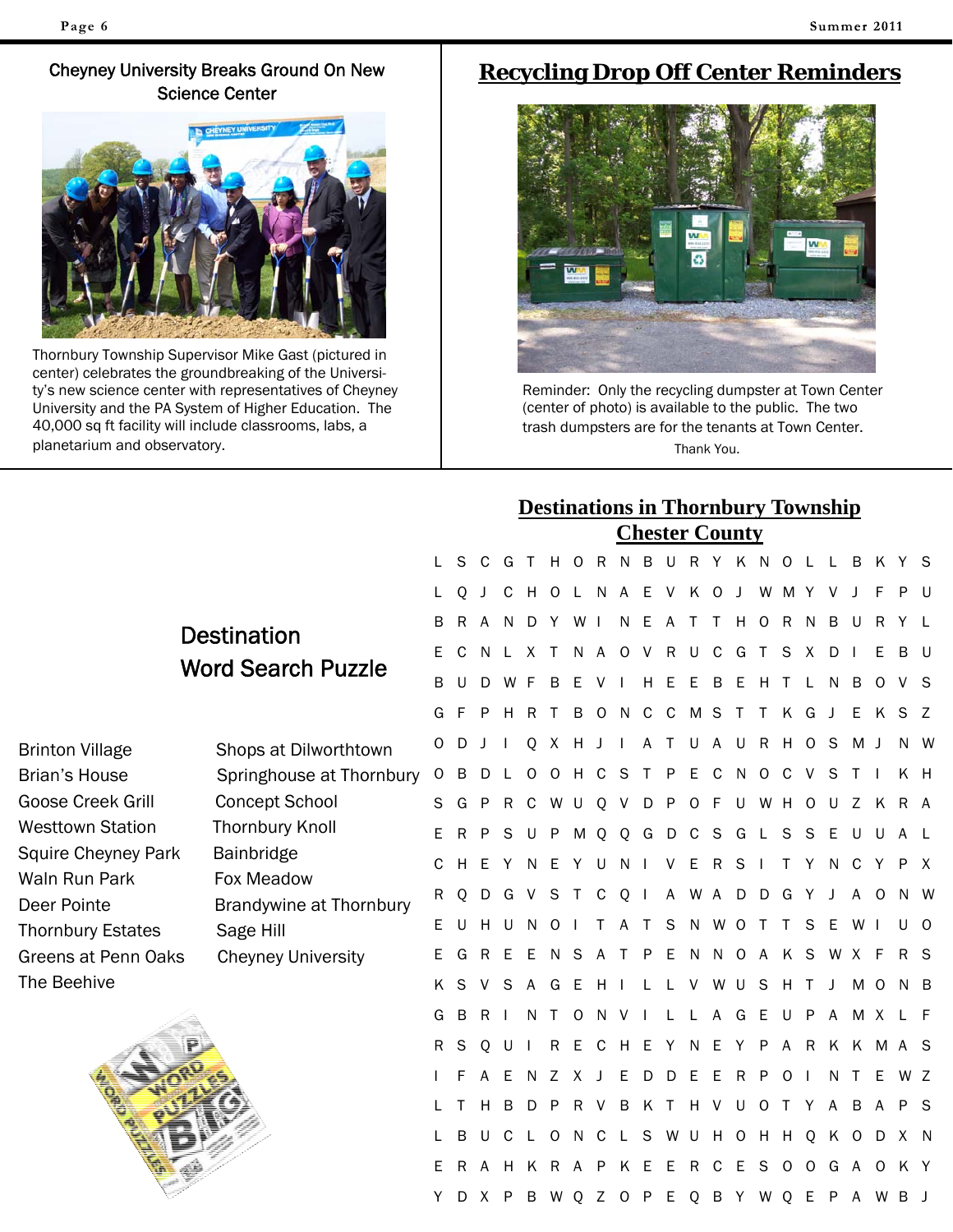### Contact Information

#### Board of Supervisors

| Mike Gast - Chairman: mgast@thornburytwp.com                 | 610-399-1425 x202  |
|--------------------------------------------------------------|--------------------|
| <b>Robert Miller</b> - Vice Chair: rmiller@thornburytwp.com  | 610-399-1425 x 205 |
| Robert Anthony - banthony@thornburytwp.com                   | 610-399-1425 x 203 |
| Ed Travis - etravis@thornburytwp.com                         | 610-399-5032       |
| <b>Percy Neall</b>                                           | 610-399-1425       |
| <b>Staff</b>                                                 |                    |
| <b>Brody Bovero</b> - Twp. Manager: bbovero@thornburytwp.com | 610-399-1425 x 103 |
| Dee Ann Manley - dmanley@thornburytwp.com                    | 610-399-1425 x 102 |
| Assistant Treasurer, Permit Coordinator, Tax Collector       |                    |
| Teresa DeStefano - tdestefano@thornburytwp.com               | 610-399-1425 x 101 |
| Sub-Division and Land Development, Secretary                 |                    |
| Mike Aiello - Road Master- maiello@thornburytwp.com          | 610-399-1425 x 206 |

## *SEASONAL REMINDERS*

#### Roadway Property Maintenance

Each homeowner in our Township is responsible for the maintenance and upkeep of their property along state and Township roads. Cutting back vegetation and keeping this area free of litter, especially after storms, is the key

to maintaining the attractive nature of our community. Spring is the time for beautifying and keeping our roads safe.

CRC's 6th Annual Chester Creek Earth Day Cleanup was held on Saturday, April 16, 2011

CRC provided gloves and trash bags.

Thornbury Township had 15 volunteers at the Goose Creek Park. Many thanks to Janet Reynolds Brandywine Valley CISV. The Junior Branch had 10 youths participate in the clean up.

They collected 15 bags of trash including 3 tires, street signs and furniture, totaling 800 pounds of trash. Thank You everyone!